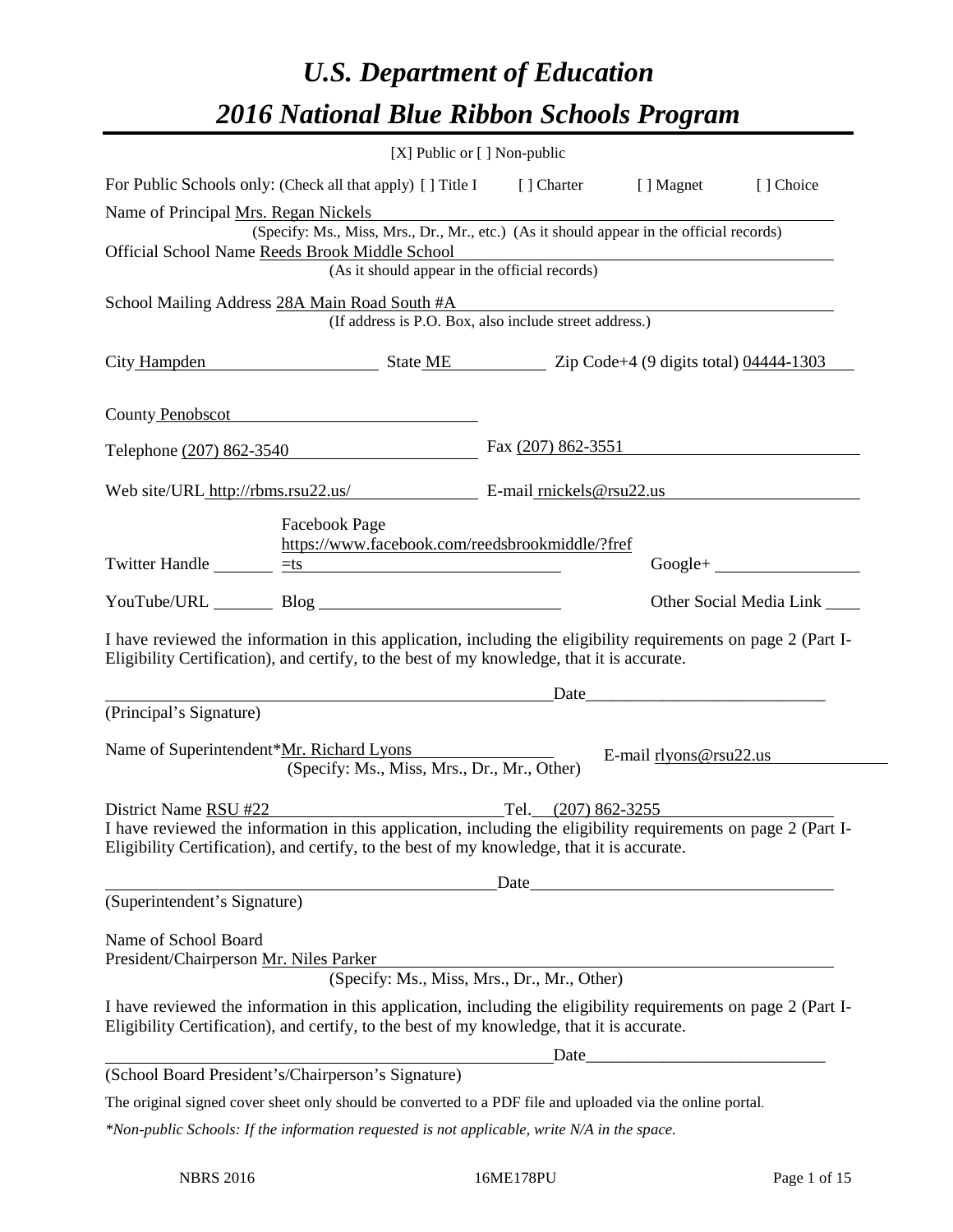The signatures on the first page of this application (cover page) certify that each of the statements below, concerning the school's eligibility and compliance with U.S. Department of Education and National Blue Ribbon Schools requirements, are true and correct.

- 1. The school configuration includes one or more of grades K-12. (Schools on the same campus with one principal, even a K-12 school, must apply as an entire school.)
- 2. The public school has met their state's accountability requirements (i.e., avoided sanctions) in participation, performance in reading (or English language arts) and mathematics, and other academic indicators (i.e., attendance rate and graduation rate) using the most recent accountability results available for the year prior to nomination.
- 3. To meet final eligibility, a public school must meet the state's accountability requirements (i.e., avoided sanctions) in participation, performance in reading (or English language arts) and mathematics, and other academic indicators (i.e., attendance rate and graduation rate) for the year in which they are nominated (2015-2016) and be certified by the state representative. Any status appeals must be resolved at least two weeks before the awards ceremony for the school to receive the award.
- 4. If the school includes grades 7 or higher, the school must have foreign language as a part of its curriculum.
- 5. The school has been in existence for five full years, that is, from at least September 2010 and each tested grade must have been part of the school for the past three years.
- 6. The nominated school has not received the National Blue Ribbon Schools award in the past five years: 2011, 2012, 2013, 2014, or 2015.
- 7. The nominated school has no history of testing irregularities, nor have charges of irregularities been brought against the school at the time of nomination. The U.S. Department of Education reserves the right to disqualify a school's application and/or rescind a school's award if irregularities are later discovered and proven by the state.
- 8. The nominated school or district is not refusing Office of Civil Rights (OCR) access to information necessary to investigate a civil rights complaint or to conduct a district-wide compliance review.
- 9. The OCR has not issued a violation letter of findings to the school district concluding that the nominated school or the district as a whole has violated one or more of the civil rights statutes. A violation letter of findings will not be considered outstanding if OCR has accepted a corrective action plan from the district to remedy the violation.
- 10. The U.S. Department of Justice does not have a pending suit alleging that the nominated school or the school district as a whole has violated one or more of the civil rights statutes or the Constitution's equal protection clause.
- 11. There are no findings of violations of the Individuals with Disabilities Education Act in a U.S. Department of Education monitoring report that apply to the school or school district in question; or if there are such findings, the state or district has corrected, or agreed to correct, the findings.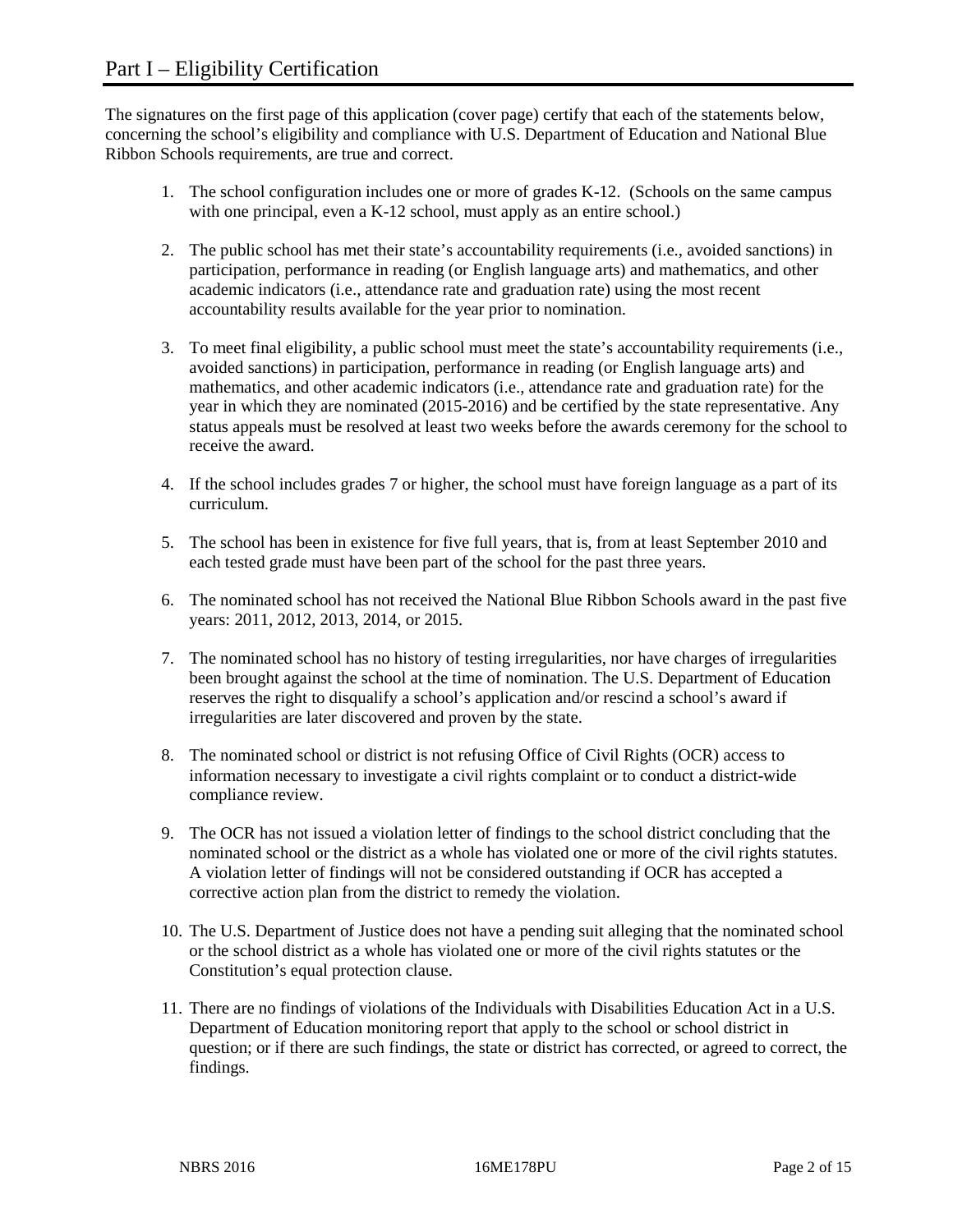#### **Data should be provided for the most recent school year (2015-2016) unless otherwise stated.**

#### **DISTRICT**

1. Number of schools in the district  $\frac{3}{2}$  Elementary schools (includes K-8) (per district designation): 2 Middle/Junior high schools 1 High schools 0 K-12 schools

#### 6 TOTAL

**SCHOOL** (To be completed by all schools)

- 2. Category that best describes the area where the school is located:
	- [] Urban or large central city [ ] Suburban with characteristics typical of an urban area [ ] Suburban [X] Small city or town in a rural area [ ] Rural
- 3. Number of students as of October 1, 2015 enrolled at each grade level or its equivalent in applying school:

| Grade                           | # of         | # of Females | <b>Grade Total</b> |
|---------------------------------|--------------|--------------|--------------------|
|                                 | <b>Males</b> |              |                    |
| <b>PreK</b>                     | 0            | 0            | 0                  |
| K                               | 0            | 0            | $\mathbf{\Omega}$  |
| 1                               | 0            | 0            | $\mathbf{\Omega}$  |
| $\overline{2}$                  | 0            | 0            | 0                  |
| 3                               | 0            | 0            | 0                  |
| 4                               | 0            | 0            | 0                  |
| 5                               | 0            | 0            | $\Omega$           |
| 6                               | 66           | 52           | 118                |
| 7                               | 53           | 77           | 130                |
| 8                               | 73           | 47           | 120                |
| 9                               | 0            | 0            | 0                  |
| 10                              | 0            | 0            | $\theta$           |
| 11                              | 0            | 0            | 0                  |
| 12 or higher                    | 0            | 0            | $\Omega$           |
| <b>Total</b><br><b>Students</b> | 192          | 176          | 368                |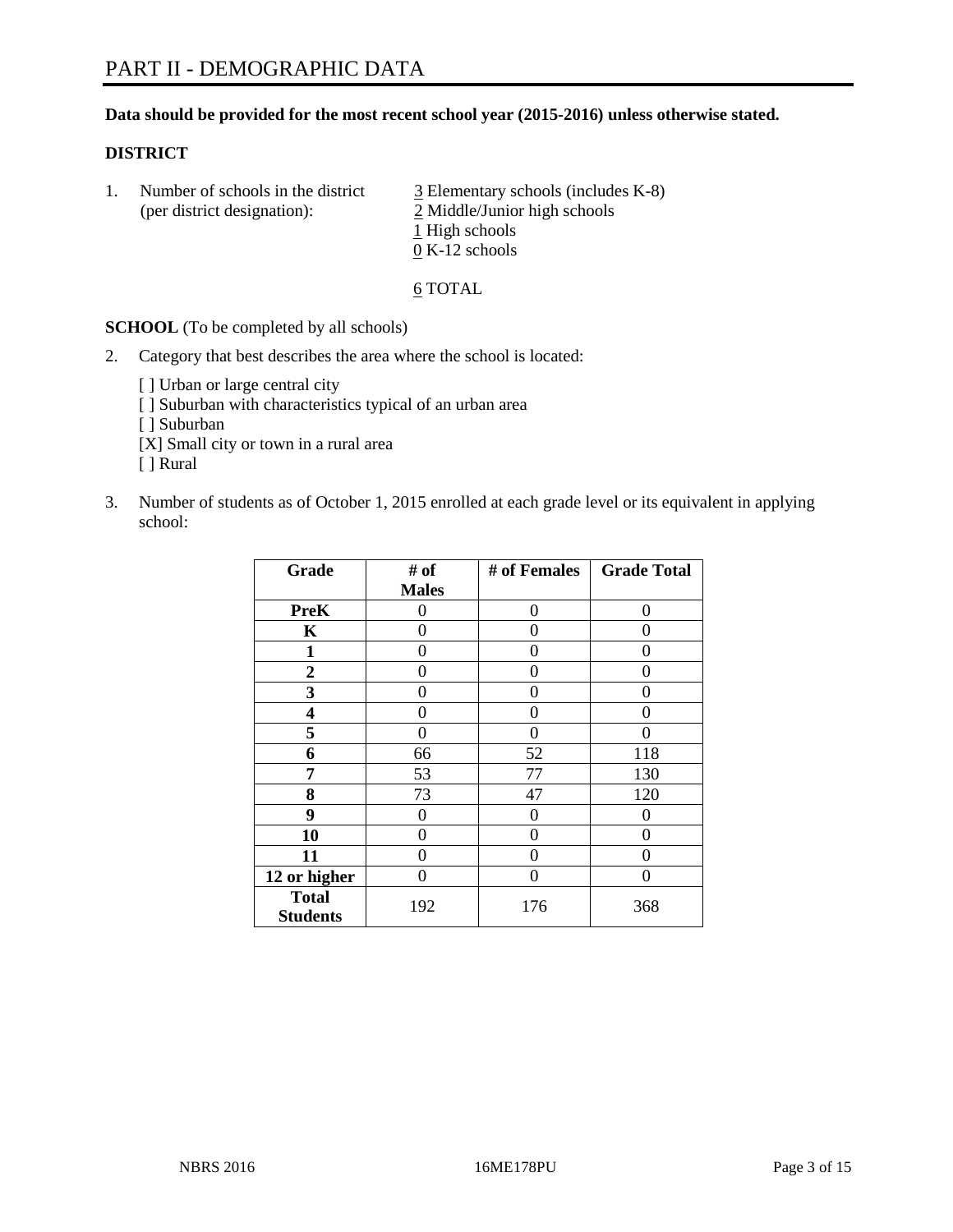4. Racial/ethnic composition of  $\qquad \qquad \underline{0}$  % American Indian or Alaska Native the school: 2 % Asian

1 % Black or African American 4 % Hispanic or Latino 0 % Native Hawaiian or Other Pacific Islander

- 90 % White
- 3 % Two or more races
	- **100 % Total**

(Only these seven standard categories should be used to report the racial/ethnic composition of your school. The Final Guidance on Maintaining, Collecting, and Reporting Racial and Ethnic Data to the U.S. Department of Education published in the October 19, 2007 *Federal Register* provides definitions for each of the seven categories.)

5. Student turnover, or mobility rate, during the 2014 – 2015 school year: 2%

This rate should be calculated using the grid below. The answer to (6) is the mobility rate.

| <b>Steps For Determining Mobility Rate</b>         | Answer |  |
|----------------------------------------------------|--------|--|
| (1) Number of students who transferred to          |        |  |
| the school after October 1, 2014 until the         |        |  |
| end of the 2014-2015 school year                   |        |  |
| (2) Number of students who transferred             |        |  |
| <i>from</i> the school after October 1, 2014 until | 2      |  |
| the end of the 2014-2015 school year               |        |  |
| (3) Total of all transferred students [sum of      | 9      |  |
| rows $(1)$ and $(2)$ ]                             |        |  |
| (4) Total number of students in the school as      | 361    |  |
| of October 1, 2014                                 |        |  |
| $(5)$ Total transferred students in row $(3)$      | 0.025  |  |
| divided by total students in row (4)               |        |  |
| $(6)$ Amount in row $(5)$ multiplied by 100        | ာ      |  |

6. English Language Learners (ELL) in the school:  $1\%$ 

2 Total number ELL

Specify each non-English language represented in the school (separate languages by commas): Greek

- 7. Students eligible for free/reduced-priced meals: 27 % Total number students who qualify: 99
- 8. Students receiving special education services: 18 %

67 Total number of students served

Indicate below the number of students with disabilities according to conditions designated in the Individuals with Disabilities Education Act. Do not add additional conditions. It is possible that students may be classified in more than one condition.

| 12 Autism               | $\underline{0}$ Orthopedic Impairment   |
|-------------------------|-----------------------------------------|
| 1 Deafness              | 10 Other Health Impaired                |
| 0 Deaf-Blindness        | 22 Specific Learning Disability         |
| 4 Emotional Disturbance | 6 Speech or Language Impairment         |
| 1 Hearing Impairment    | 0 Traumatic Brain Injury                |
| 3 Mental Retardation    | 0 Visual Impairment Including Blindness |
| 9 Multiple Disabilities | <b>0</b> Developmentally Delayed        |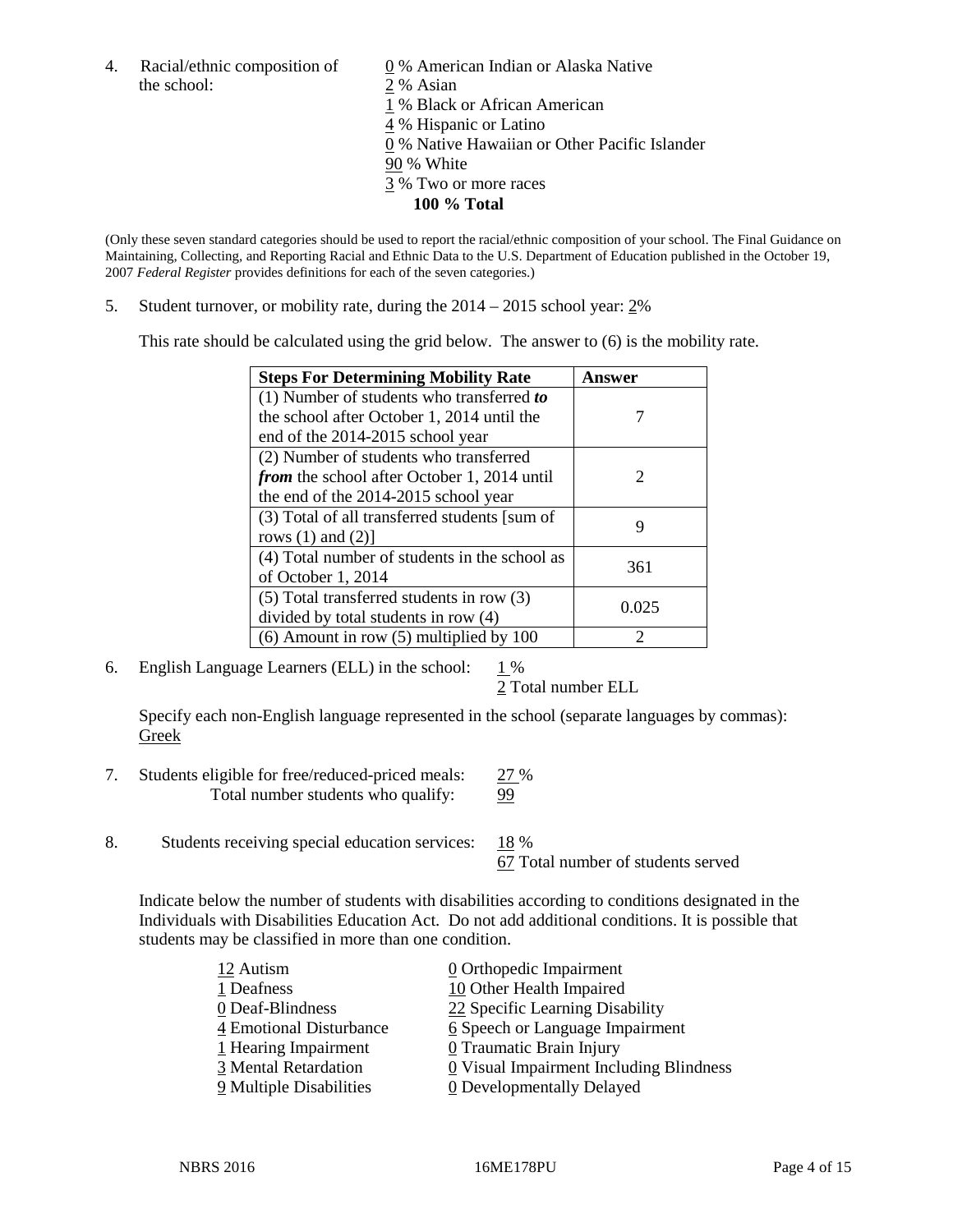- 9. Number of years the principal has been in her/his position at this school: 3
- 10. Use Full-Time Equivalents (FTEs), rounded to nearest whole numeral, to indicate the number of school staff in each of the categories below:

|                                       | <b>Number of Staff</b> |
|---------------------------------------|------------------------|
| Administrators                        |                        |
| Classroom teachers                    | 21                     |
| Resource teachers/specialists         |                        |
| e.g., reading, math, science, special | 10                     |
| education, enrichment, technology,    |                        |
| art, music, physical education, etc.  |                        |
| Paraprofessionals                     | 12                     |
| Student support personnel             |                        |
| e.g., guidance counselors, behavior   |                        |
| interventionists, mental/physical     |                        |
| health service providers,             |                        |
| psychologists, family engagement      |                        |
| liaisons, career/college attainment   |                        |
| coaches, etc.                         |                        |

- 11. Average student-classroom teacher ratio, that is, the number of students in the school divided by the FTE of classroom teachers, e.g.,  $22:1$  18:1
- 12. Show daily student attendance rates. Only high schools need to supply yearly graduation rates.

| <b>Required Information</b> | 2014-2015 | 2013-2014 | 2012-2013 | 2011-2012 | 2010-2011 |
|-----------------------------|-----------|-----------|-----------|-----------|-----------|
| Daily student attendance    | 96%       | 96%       | 96%       | 94%       | 96%       |
| High school graduation rate | 9%        | 0%        | 0%        | 9%        | 0%        |

#### 13. **For high schools only, that is, schools ending in grade 12 or higher.**

Show percentages to indicate the post-secondary status of students who graduated in Spring 2015.

| <b>Post-Secondary Status</b>                  |    |
|-----------------------------------------------|----|
| Graduating class size                         |    |
| Enrolled in a 4-year college or university    | 0% |
| Enrolled in a community college               | 0% |
| Enrolled in career/technical training program | 0% |
| Found employment                              | 0% |
| Joined the military or other public service   | 0% |
| Other                                         | 0/ |

14. Indicate whether your school has previously received a National Blue Ribbon Schools award. Yes No X

If yes, select the year in which your school received the award.

15. In a couple of sentences, provide the school's mission or vision statement.

Reeds Brook Middle School, a supportive learning community, challenges all students to achieve individual success.

16. **For public schools only**, if the school is a magnet, charter, or choice school, explain how students are chosen to attend.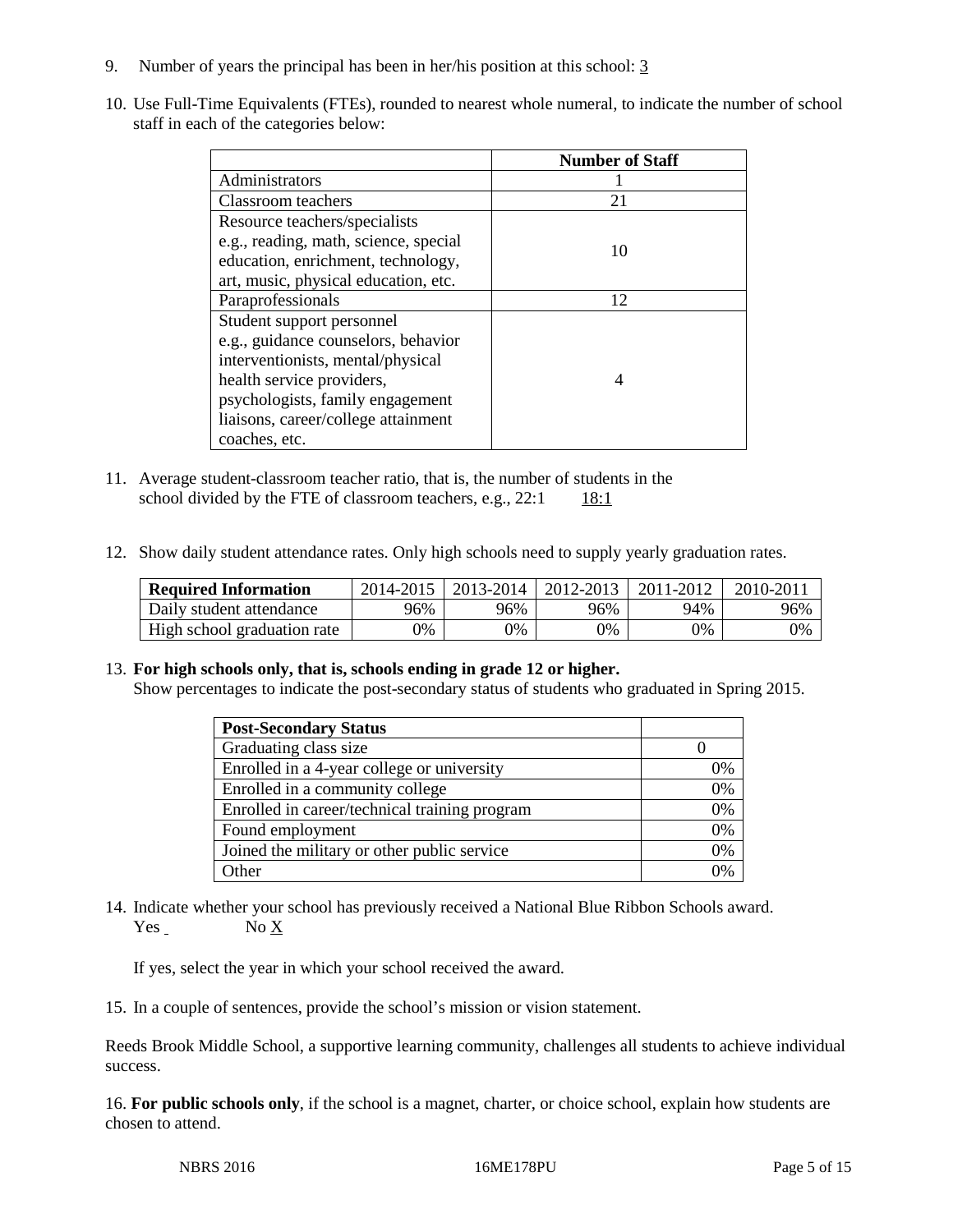# PART III – SUMMARY

Reeds Brook Middle School is in Hampden, Maine which is located in central Maine on the Penobscot River in Penobscot County and is bordered to the north by Bangor, Maine's third largest city. Reeds Brook students hail primarily from the communities of Hampden and Newburgh. Newburgh is still very rural while Hampden serves mostly as a bedroom community for people working in Bangor. The district communities are similar culturally and racially with no single, identifiable minority group representing more than 4% of the school enrollment. More than 40% of Hampden residents are college educated compared with a statewide average of 27.3% and education is highly valued and supported.

Reeds Brook Middle School was built 21 years ago and now sits on a contiguous campus alongside a primary school, an elementary school and a recently built high school, Hampden Academy. The educational programming and facilities have proven to be significant draws for young families. The town of Hampden has already surpassed the 2020 population projections contained in the 2010 comprehensive plan and Hampden was recognized with the top spot in 2013 as The Best Town for Young Families in Maine (NerdWallet Finance, 2013).

Support for education from parents and the community has been and continues to be strong, both financially and program-wise, with an active and involved Board of Directors. There are two parent booster groups at Reeds Brook Middle School that support music and athletics by helping to fund unfunded components of both programs. Sports teams and the music groups all perform very successfully in regional and state competitions and the participation rate is higher than average for similar middle schools. Co-curricular participation has been a traditional cornerstone of student achievement right alongside academics.

In the tradition of optimal learning, Reeds Brook Middle School offers a multitude of programs, strategies and opportunities to encourage and challenge all students to develop their full potential. Since the opening of Reeds Brook Middle School, students have been held to high academic expectations. One of the school's first milestones occurred in 1997 when Reeds Brook Middle School became just one of five middle schools in the state to be accredited by the New England Association of Schools and Colleges. The school earned reaccreditation in 2007 and is moving into its third cycle for evaluation. The continuing rigor and study of implemented curriculum and expected learning targets is ongoing. Work completion accountability and the insertion of assigned academic extensions to offer enrichment, intervention and attention to necessary executive functioning skill development also serve as evidence of the tradition of excellence. All academic areas, including guidance curriculum for social-emotional and career readiness development, have well articulated scopes and sequences aligned to national standards.

There have been significant milestones along Reeds Brook's double decade journey that have shaped the school that has become. Innovation, community involvement and citizenship are traditions at Reeds Brook just as strong as academic achievement. One such milestone related to innovation was the implementation of the Maine Laptop Initiative in 2002. Over a decade later, technology use and application at Reeds Brook Middle School is solidly present and is considered essential to school progress. Teachers have a comfort and familiarity with technology as a teaching tool, and students and staff rely on it for routine and novel learning experiences.

Community involvement hit a milestone through the building and use of an onsite School Garden and Hoop House that promoted the inclusion of community volunteerism at our middle school and has resulted in our school cafeteria providing fresh greens and vegetables to students on a seasonal basis. Since the inception of this school project, volunteerism through the formation of booster groups has grown steadily and parents continue to find relevant and beneficial ways to partner with the school. One such booster's project, the building of a soundproof music room, helped to support a one of kind accomplishment of a three-time State Jazz Band Title for Reeds Brook Middle School.

Traditions are at the heart of Reeds Brook Middle School's success with school citizenship and climate. The school plans and celebrates "The Best First Day Ever" each year where our Rebel Pride Values are celebrated and emphasized. Values of Honesty, Compassion, Responsibility and Respect are priorities that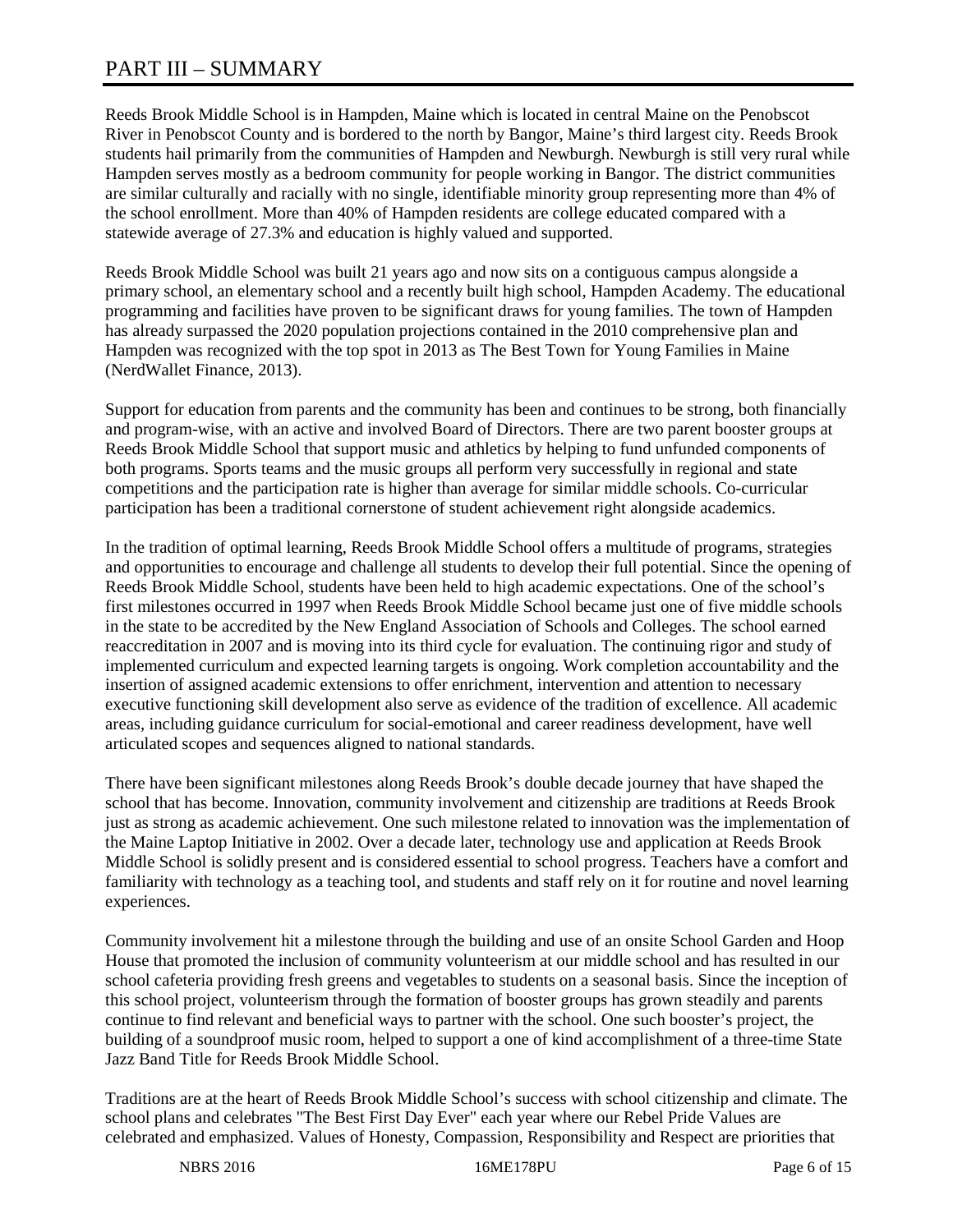drive our emphasis on school pride, self-conduct, citizenship and reaching full potential. Throughout the year students are recognized for their efforts and reminded of the essentiality of their school and social commitments. The fruit of this work is the remarkable reputation that Reeds Brook Middle School students earn in the community from their positive interactions, participation and communication. This community recognition is the measure of successfully educating and preparing the whole child in partnership with parents and community. Reeds Brook Middle School recognizes that school success is an all-encompassing endeavor and we strive to address the needs of the middle schooler in everything we do and deliver.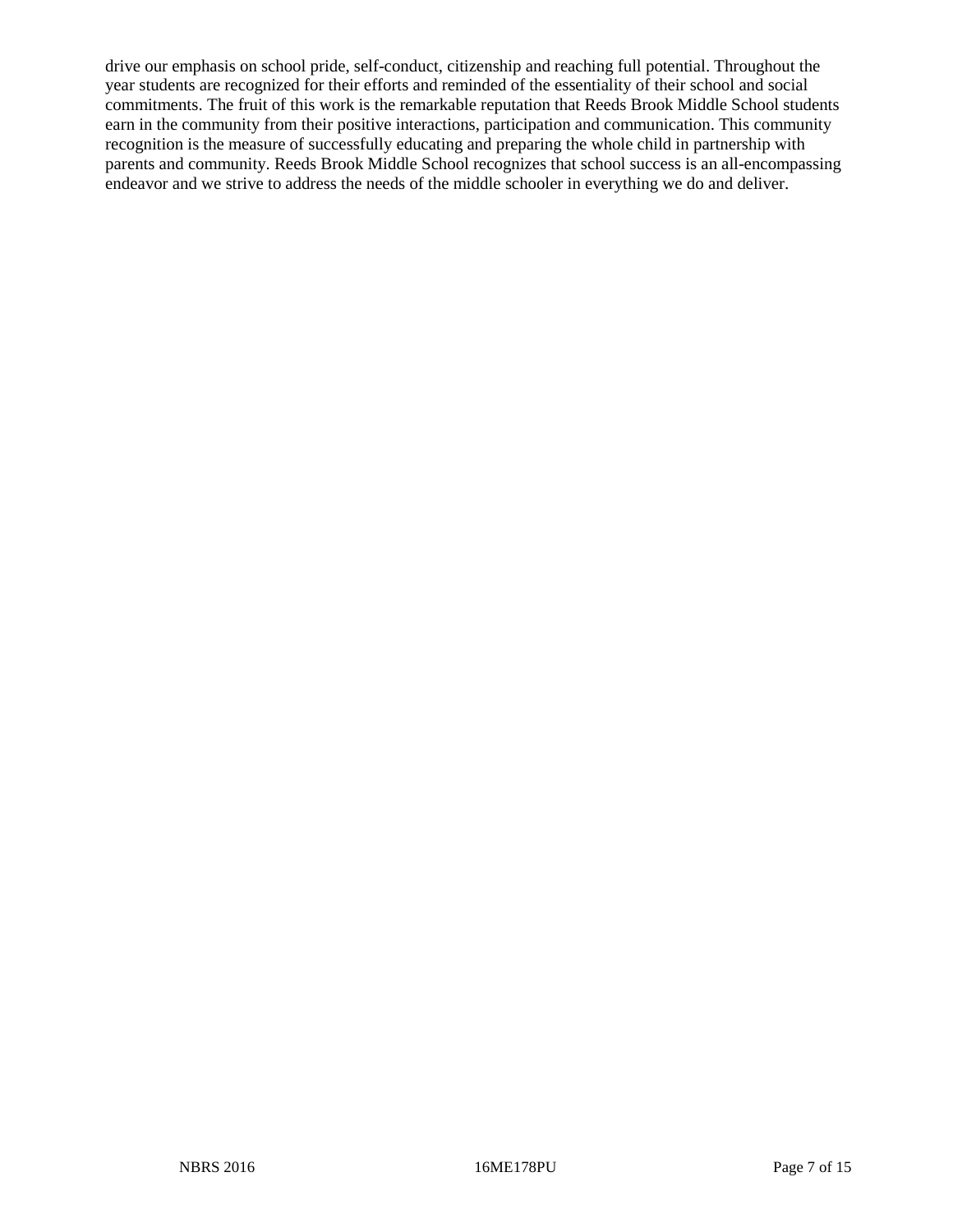# 1. Core Curriculum:

The Regional School Unite (RSU) #22 school district is committed to the optimal learning of all students. Reeds Brook Middle School (RBMS) fully supports the forwarding of the district mission and utilizes school core curriculum as a critical structure to address it. As RSU #22 continues to move toward meeting 2018 graduation expectations (which will demand all high school students graduate with proficiency-based diplomas), the school now looks at proficiency learning targets and aligns units of study to provide opportunity for targets to be instructed and proficiency demonstrated. Rather than only the high school being responsible to report student proficiency, Reeds Brook Middle School has identified priority targets at each grade level on which teachers formally report at the conclusion of each ranking period. The curriculum and the school's stated expectations for academic achievement are well aligned through a process that included the study of best educational practices, the Common Core State Standards (CCSS) and Educate Standards coupled with fidelity to Reeds Brook Middle School's Mission Statement.

All of Reeds Brook Middle School's content curricula encourage students to understand concepts, develop a flexible repertoire of skills, and gain insight into civic values and responsibilities. The mission statement's academic expectations evolved from a highly self reflective process that included students, staff, and parents input and feedback. Curriculum and instruction encourage students to be life-long learners by connecting what they study to the world around them.

Some examples of the alignment between the curriculum and the school's stated expectations for academic achievement are:

#### Social Studies

Social studies curriculum and instruction encourages students to use appropriate resources to seek, access, apply, evaluate and share knowledge about history, economics, culture, civics, and geography. Students are expected to be proficient in using a variety of research and analytical tools including electronic media and traditional library resources. Students are tested on their ability to question and think critically and creatively, and to identify and apply solutions to historical problems presented to them. In addition to technology being integrated into the curriculum at each grade level, students are engaged at different points in the school year in interdisciplinary units with ELA.

# Science

Science instruction and curriculum is designed to increase students' ability to question and think critically and to be able to identify and apply solutions to problems through inquiry based learning. As active participants in the Maine Physical Science Partnership, Reeds Brook Middle School science teachers have planned and participated in professional development that has shifted curriculum and instruction to increase hands-on activity and a deeper understanding of science concepts. The middle school's grade span prioritizes instruction in earth, life and physical sciences. Science practices are regularly emphasized in tandem with essential content.

# English Language Arts (ELA)

Lessons and assessments are designed to teach students to read, write, speak, and listen effectively. Technology is integrated into the curriculum at each grade level through research, writing and reading assignments, and presentations. Additionally, there are many opportunities for ELA students to creatively share their knowledge through visual and artistic modes of expression. Through the study of both fiction and nonfiction texts, students are taught to think critically about characters and plots, and are regularly asked to identify and apply solutions to conflicts posed in the texts they read. A unique feature of the ELA curriculum is that students are asked to apply their new knowledge to their own experiences and/or issues in today's society. Engaging opportunities for students to demonstrate their understanding, appreciation, and knowledge of these connections are provided through mock trials, classroom debates, and school wide volunteer opportunities at Special Olympics events. Lastly, another unique experience provided to Reeds Brook Middle School students is a 50 minute writing period, every other day, that is supplemental to their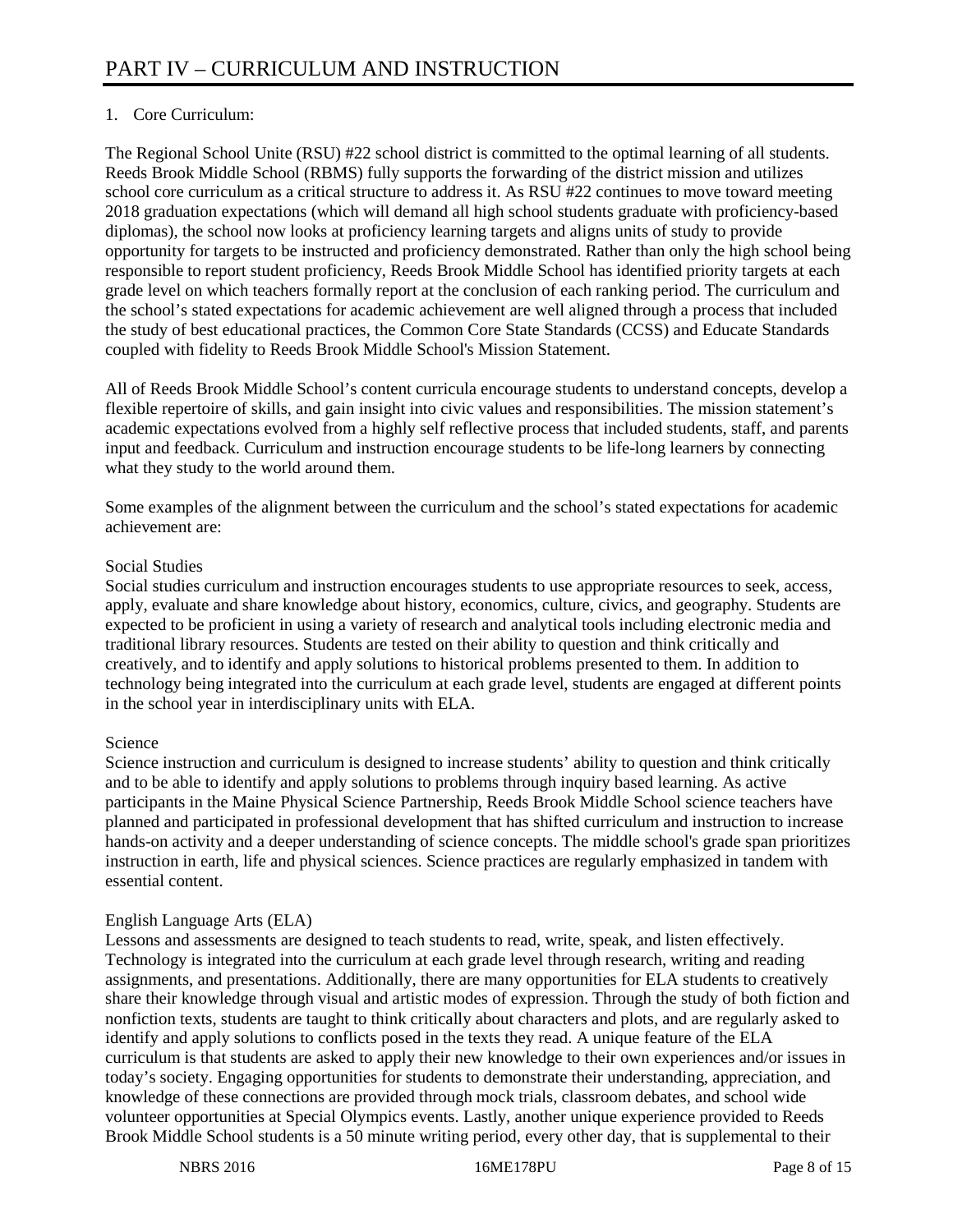daily ELA class. During this 50 minute period, students are engaged in the Lucy Calkins Units of Study curriculum.

# Math

The goal of mathematics instruction at RBMS is for students to reason abstractly and quantitatively, to make sense of problems and to persevere in solving them. These are the first two process standards of the Common Core that, along with the Maine Cohort for Customized Learning's curriculum, form the structure of our mathematics curriculum. Students are expected to gain in mathematical fluency by practicing computational skills with integers, decimals and fractions. Students prepare for higher level math classes by studying proportional reasoning and algebra concepts and learn to apply their understanding to real world problems. Technology is incorporated into math classes to provide both individual practice and a way to represent or model problems.

# 2. Other Curriculum Areas:

Development of well-rounded, informed, and experienced citizens is at the heart of a Reeds Brook Middle School education. Experiences in the arts, foreign language, health, physical education, technology, library, and guidance, are all prioritized in a RBMS student's schedule. Academic extension periods are also built into our schedule to allow for Response to Intervention (RtI) and enrichment needs which may lie outside core subject instruction yet which impact performance. All students are enrolled in non-core academic instruction through modules. The students enrolled in the life skills program participate in varying degrees appropriate to their development and capabilities.

In order to require and provide instruction in non-core subject areas, a priority has been to enlist a teacher team to build a schedule that allows for flexibility yet ensures that students will experience routine non-core classes each year. The team has crafted an instructional module rotation that guarantees instructional opportunities across the school. These module groups are heterogeneously grouped in different combinations from their core classes. This approach has promoted students getting to know additional peers throughout their school year.

Art uses visual, artistic, and technological modes of expression with a focus on the elements and principles of art through a project based artist study. Classes are taught four days per week for 50 minutes/day and are presented to all sixth, seventh, and eighth grade students in a six week module. The instruction is aligned with Visual Arts standards articulated by the Maine Cohort for Customized Learning (MCCL) and Maine Learning Results (MLRs). Once a student has successfully completed the three modules of the middle school curriculum, they have demonstrated proficiency of the required visual arts standards for the grade span.

Physical education (PE) is also taught in the module rotation. All students in grades six, seven and eight have PE once every three days for half the school year unless they are enrolled in Adapted Physical Education (APE). The other half of the year includes PE once a week. The standards for PE are tied to the MLR and MCCL standards. For example, these standards emphasize physical movement, fitness, games and cooperative play. Physical education classes are 50 minutes in duration throughout the school year. APE is also taught at Reeds Brook to fulfill needs of students who may require specialized instruction.

Health classes are taught separately from physical education for one semester of the school year for all students. The class is offered once every third day in the semester for 50 minutes. The health curriculum is tied to the MLRs and MCCL standards. Instructional emphasis is on healthy habits, drug and alcohol awareness, sexual education and more. The state Maine Drug and Alcohol Youth Survey serves as a barometer of student application of healthy habits. Our favorable results indicate that students seem to be attentive and committed to responsible and healthy practices.

Foreign language is a required class for all students. A special small group program is offered for capable students enrolled in the life skills program. Spanish is the selected language of instruction at Reeds Brook Middle School because of its prevalence across our nation and world. Students receive 50 minutes of instruction every other day for the entire school year. Spanish teachers utilize best practice techniques such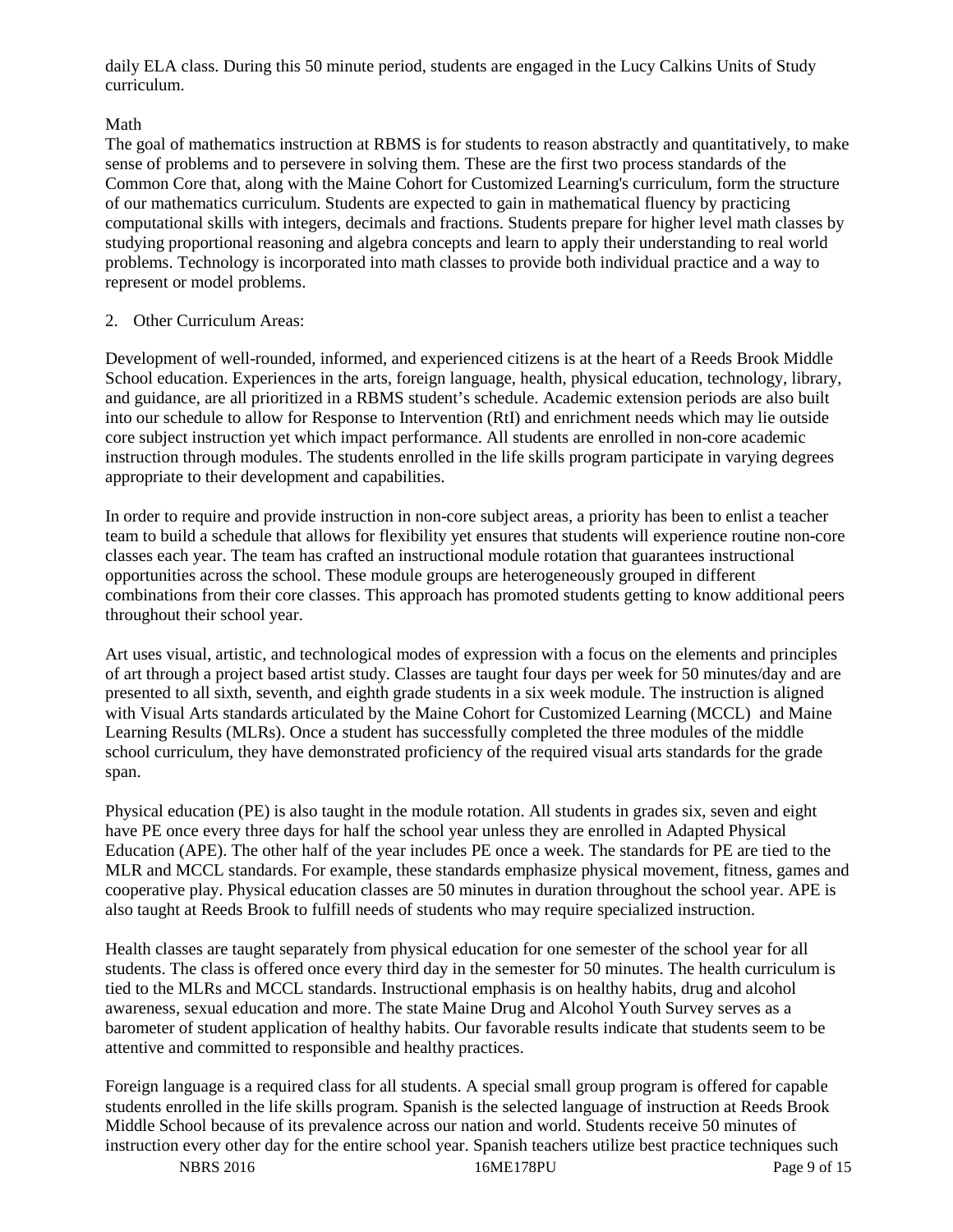as speaking and listening through cultural immersion. Technology supplements classroom language instruction through the use of DuoLingo for home study. The projection is for students to complete a three year Spanish I program equivalent to that of a high school course.

Guidance, technology and library are each taught separately in a module rotation for half of the school year for all students. Technology and guidance modules are taught in seven-week blocks with four out of five days of instruction, whereas library is taught once every third day for a semester. Each subject has a class period of 50 minutes. MLR's define the standards for each. Guidance instruction focuses on the development of social-emotional habits, career readiness, and peer interactions. Library builds on use of research skills and use of multi-media as well as reading for interest. Technology expands students' classroom use of their iPads and laptops to include apps and programs to support the core subject areas.

3. Instructional Methods and Interventions:

District committees across all disciplines have developed challenging curricula linked to Common Core State Standards and Maine Cohort for Customized Learning (MCCL) standards. Teachers modify and adjust instruction to teach these standards and to meet the needs of a wide variety of student learners. For example, in language arts classrooms, students set individual independent reading goals based on past progress, Northwest Evaluation Association Measures of Academic Progress (NWEA MAP) results and current Lexile reading levels. Also, when literature circles are established in classes during certain units of study, a variety of novels are assigned to students depending on their Lexile levels. Additionally, 25 minute Academic Extensions in the areas of reading and mathematics are provided for students in the areas of most need as indicated by standardized test scores, teacher concerns and current academic standing.

Differentiation is a recognized tool to adapt instruction as needed. In all disciplines, teachers make decisions about grouping based on knowledge of students' abilities. The Section 504 program exists to benefit students who have received a diagnosis (such as ADHD, depression, anxiety, etc.) and who require special accommodations in order to level the educational playing field. In addition, special education teachers provide input for classroom teachers in terms of modifications for meeting the goals of individualized instructional plans (IEPs). Teachers in all disciplines use this information to modify their curriculum by altering assignments, customizing assessments and placing students with special needs in preferential seating in the classroom.

All classroom instruction, with the exception of math classes, are taught to heterogeneous groups to provide for rigorous exposure and optimal learning experiences for all students. For math, students are placed in developmentally appropriate math classes based on NWEA MAP scores and teacher recommendation. Technology-based supplemental instruction is provided in both math and Spanish through the use of iXL and DuoLingo.

Many of the learning experiences that Reeds Brook Middle School students encounter allow them to make connections beyond the classroom and into their own lives and interests. Some of those specific opportunities include an Economic Market Simulation Sale, Greek and Chinese plays, 20th Century history and music in social studies, career exploration, occupation research and service learning projects in guidance and mock trials and debates on current issues in language arts.

By effectively implementing the criteria outlined in both the school's mission statement and its attached beliefs, both the academic and social needs of the students are addressed and met. In addition to the essential physical and emotional needs addressed by the school's mission and beliefs, the desire to instill pride, focus on a healthy environment and the need to provide academic challenges and varied instructional experiences are a major focus of the school's quest to create lifelong learners.

4. Assessment for Instruction and Learning and Sharing Assessment Results:

The school utilizes a variety of assessment systems as well as formative and summative assessments to best inform curriculum and instruction. Commercially prepared assessments such as Northwest Evaluation Association Measures of Academic Progress (NWEA MAP) testing and Maine Educational Assessment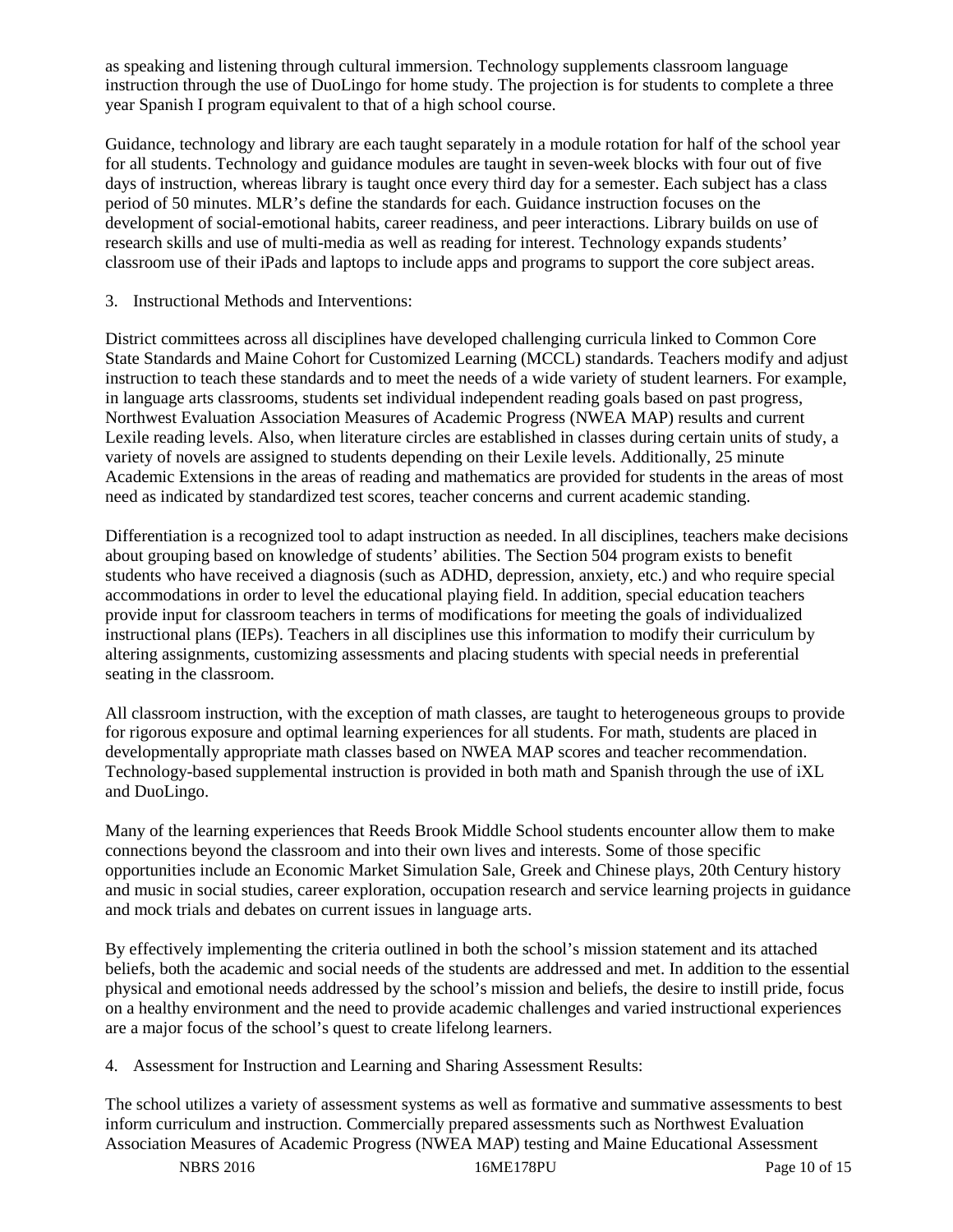(MEA) tests are administered as part of district and statewide assessment while formative and summative assessments are used as a part of our standards-based reporting to parents and students. In addition, special education and support services use many prepared tools such as Woodcock Johnson, Basic Reading Inventory and Key Math 3 to assess progress of students with IEPs, to design a student's program or to determine eligibility status.

Data use and analysis occurs in many venues. Special education teachers use testing results to inform both a student's program, accommodations and content for small group instruction. Special education sub-group scores are monitored and the responsive approach in recent years has been to prioritize inclusive programming in regular education with structured study opportunities in the resource room. Professional learning communities (PLCs) regularly use data from NWEA tests and MEA tests to determine differentiation in the classroom, grade level placement into academic extension groups for RtI, for enrichment or for placement into the gifted and talented program. Data teams over the years have provided a focused school-wide plan for data use as well as providing a common school-wide plan for areas of remediation. For example, consistently low scores on constructed response questions led to a rubric that was implemented to increase instruction of these types of questions in all content areas. Similarly, refocusing on reading in the content areas addressed another need evidenced in our test scores.

Teachers from both middle schools in the district also meet regularly to work with assessment results including the subcategories of the NWEA and the reading, writing, science and math scores from MEA state testing to adjust curriculum and to reinforce best practice. Writing data is used regularly to assess instruction. Assessment literacy training has focused quality formative and summative assessment decisions toward determining proficiency as well as improving the use of learning targets to allow for student selfassessment. Development of common assessments strengthens the district and school approach to a guaranteed curriculum for middle school students.

The shift to assessment literacy and a student self-assessment focus has increased the reflection and activism toward demonstration of proficiency. Parent meetings and guides have helped parents to make the transition to a standards-based system along with improved ability to interpret student test scores. Annual parent and teacher conferences are also a time for teachers to review results and goals with parents and students.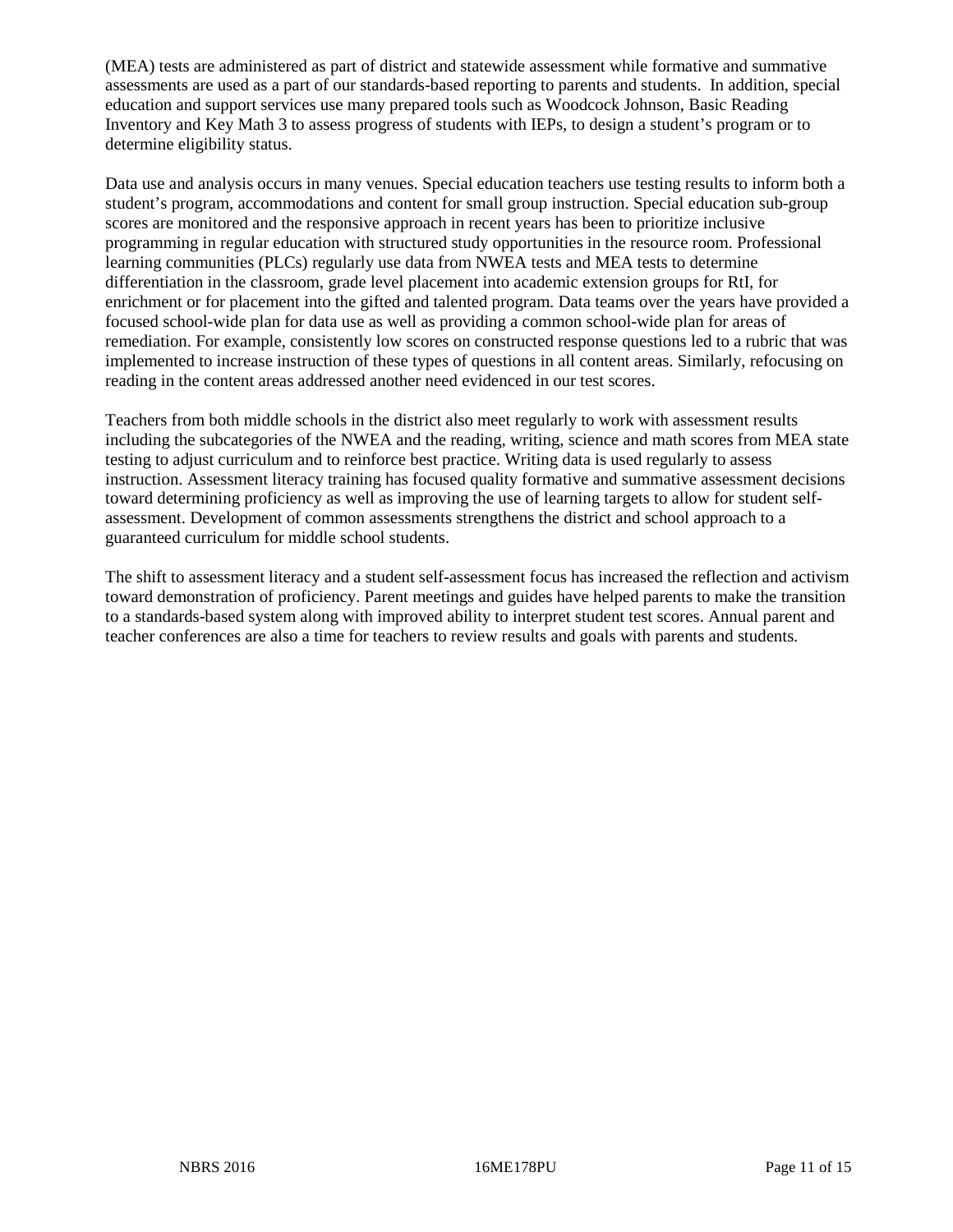#### 1. School Climate/Culture:

As Reeds Brook Middle School teachers strive to engage and motivate students through many traditional and nontraditional instructional strategies, the educators use a positive learning climate to enhance the rigor of the curriculum. Culminating activities allow for celebration as well as a chance to show proficiency. Examples include writing celebrations for completion of specific genres of writing, mock trials analyzing a novel study of "The Outsiders", human number lines and coordinate grids to help math students physically visualize concepts, economic simulation activities through apple product sales events, student artwork being displayed throughout the school, band members volunteering to mentor younger students and an Hour of Code event being brought to all students with student leaders serving as "tech support."

The school institutes and promotes academic responsibility and core values through our Positive Behavior Interventions and Supports (PBIS) program. Beyond the classroom walls, sports, drama and after school programs are held to similar expectations for citizenship. Promotion of these values through a unique trading card program, developed upon implementation of PBIS, allows students to earn recognition for showing responsibility, respect, honesty and compassion. Weekly drawings of the trading cards give selected students opportunities to choose prizes. Continued recognition for exhibition of the values culminates in an opportunity for a pizza party with friends. The program has instilled a sense of community pride in student behaviors and an increase in school pride. The principal notes student successes on morning announcements as well as during school-wide recognition assemblies.

School-wide support for our annual Special Olympics team is a highlight of our school culture. The sixth grade students participate as Fans in the Stands each year at the state spring Special Olympics meet. A special school-wide assembly for all Olympians is held in our gym. The support and send off for competitors from Reeds Brook Middle School students is heartwarming and genuine.

Reeds Brook Middle School has the option of a "late bus" which greatly increases the number of students who may stay to access the many teachers who volunteer to give extra tutorial to struggling students, to facilitate accountability for daily work completion, to organize peer club meetings for chess and computers and to offer group volleyball, health, drama and fitness activities. These meetings all happen outside of the school day and are fully supported and staffed by our teachers and staff. For instance, our school nurse and an evening custodian facilitate Fitness Club and Chess Club respectively. Teachers also make use of study halls and their planning periods to access students for makeup work and remediation when necessary.

Reeds Brook Middle School teachers and staff are a supportive group in both a professional and personal sense. They frequently plan activities together such as staff breakfasts, lunches, celebrations and gatherings that makes for a cohesive staff. This positive staff climate exhibits itself in a strong academic climate that allows for collaboration and support in advancing the development of a strong school.

# 2. Engaging Families and Community:

At Reeds Brook Middle School, communication is a priority. Consistent use of multiple communication portals allows families and community members to access information in an effort to provide updates, allow for input and to solicit feedback. Portals such as Google Classroom and PowerSchool allow parents to be informed of assignments and grades while the online weekly newsletter, The Rebel Report, is available to keep parents informed of school happenings and upcoming events. Updates to the school website and Facebook page keep community members up to date and parents are consistently complimentary of the efforts to keep them apprised of events. In addition, staff contribute articles to the quarterly district newspaper, The LINK 22. The school is especially proud that communication efforts have led to a strong following and an expectation that information will be available and presented in a timely manner to allow parents and community to be aware, involved and supportive.

Reeds Brook Middle School has supported the institution of two boosters programs that engage parents in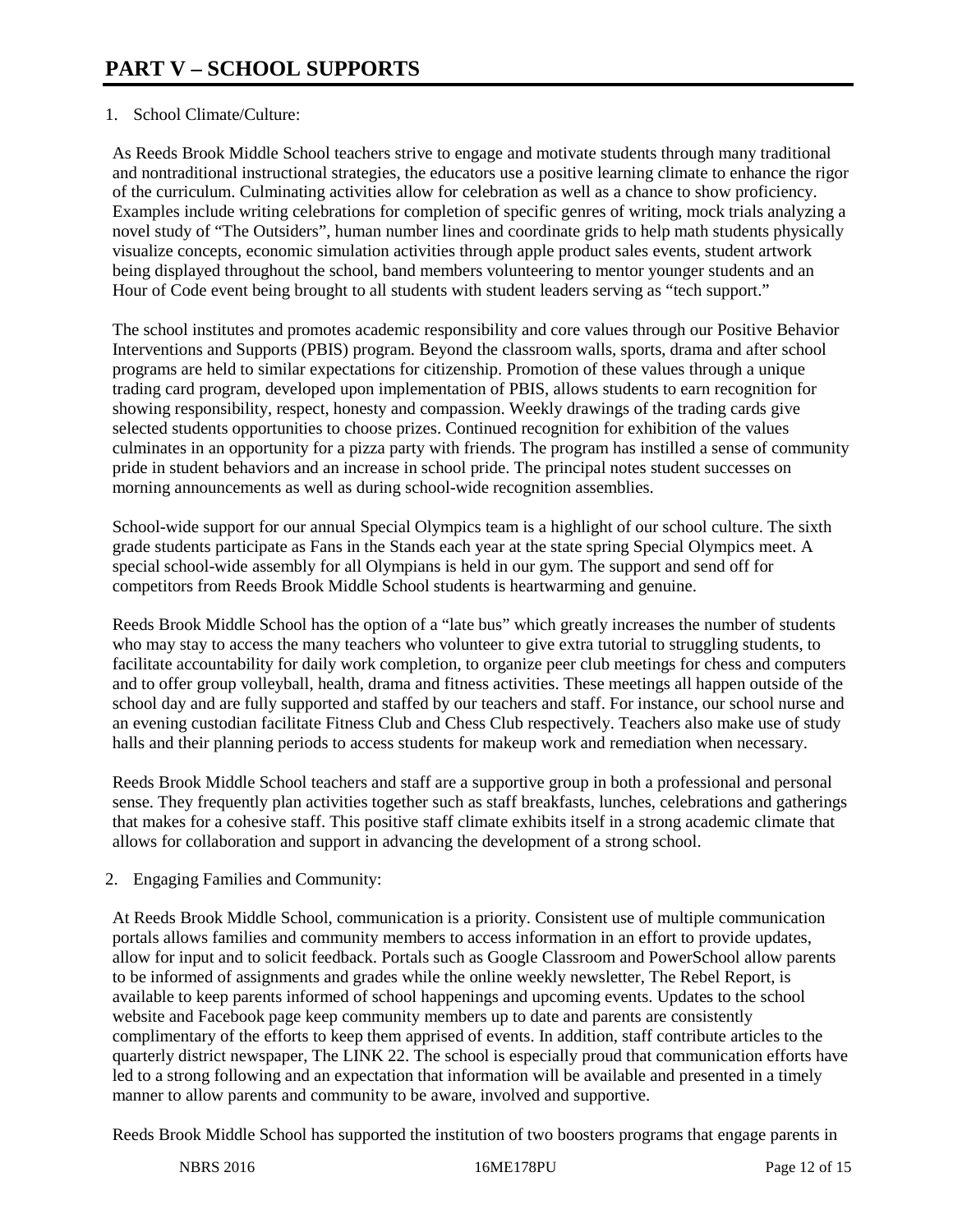active numbers. The Reeds Brook Athletic Boosters Club and the Music Boosters have brought tremendous parent perspective and resources for our students. Volunteer opportunities often present themselves from booster's events and provide parents a comfortable niche in the school.

A significant parent outreach effort has been the implementation of the monthly Reeds Brook Middle School Parent Advisory Group. This group invites parents and interested community members in to discuss, clarify and brainstorm about the middle school. Recent topics have included scheduling, technology management and student transitions to and from middle school. The meetings result in a dialogue that promotes communication and improvements to the school and home partnership.

Each year, events such as 6th Grade Step Up Night, performances of the spring play, music performances and festivals along with 8th Grade Promotion Night to name a few, offer student-centered evenings. These events are very well attended and speak to the level of engagement with the community.

Community partnerships are important to student support and engagement. One such partnership is with the Cole Foundation, a local veterans and World War II memorial museum. Students visit Cole's Museum to interview veterans in a project-based learning setting which offers the older generation in that community a chance to interact with our students. Weekly visits from community members who bring therapy dogs, as well as a partnership with the local Hampden Food Cupboard and the local recycling center, provide opportunities for our life skills students to develop real life skills.

#### 3. Professional Development:

Professional development is an integral part of teacher and principal growth at Reeds Brook Middle School. The impact of professional development cannot be understated. Teachers and the principal are motivated to take advantage of offerings and value the pedagogical discussion that professional development allows. The level of school-wide and classroom-based application is evident as teaching practices, curriculum choices and professional discourse represent a strong variety of approaches informed by experiences with other colleagues and professional developers.

The supervision and evaluation model utilized at Reeds Brook Middle School emphasizes the importance of identifying areas for personal educator growth and the seeking of resources to gain knowledge and skill. Some of this development starts very close to the classroom through professional discussion between teachers and with the principal following observations, team meetings and through school committees. District support is provided to allow principals and teachers to access opportunities both locally and statewide.

In-house professional development is regularly provided by teachers and principals at faculty meetings and during inservice opportunities. Educational technicians have benefited from workshops presented by district specialists. In-district and regional opportunities are well supported by the Penobscot River Educational Partnership, a local consortium of schools. This professional development approach promotes frequent interchange with teachers and administrators in neighboring districts around common initiatives in a low-cost, high yield fashion. The model also prioritizes multiple workshop dates dedicated to the same topic so that attendees can be introduced to aspects of the learning, go back and try the strategies in the classroom and then return to debrief on the experience. Assessment Literacy has been the most recent topic for which Reeds Brook Middle School has sent "train-the-trainer" representatives. This approach has led to a high degree of awareness and implementation of the strategies among attendees.

Teachers and principals are encouraged to participate in conferences, seminars and workshops beyond the district as well. Attendees are asked to return to their schools and share critical knowledge and skills from their experiences. On an annual basis, Reeds Brook Middle School teacher representatives and the principal attend the Maine Literacy Institute and have participated in the Department of Education's Cross Disciplinary Literacy Network. Multiple Reeds Brook Middle School teachers currently serve as teacher leader liaisons for partnerships with Maine Physical Science Partnership and the Department of Education Math Practices. The result of these professional networks includes up to date knowledge of legislation, curriculum or standards updates and research.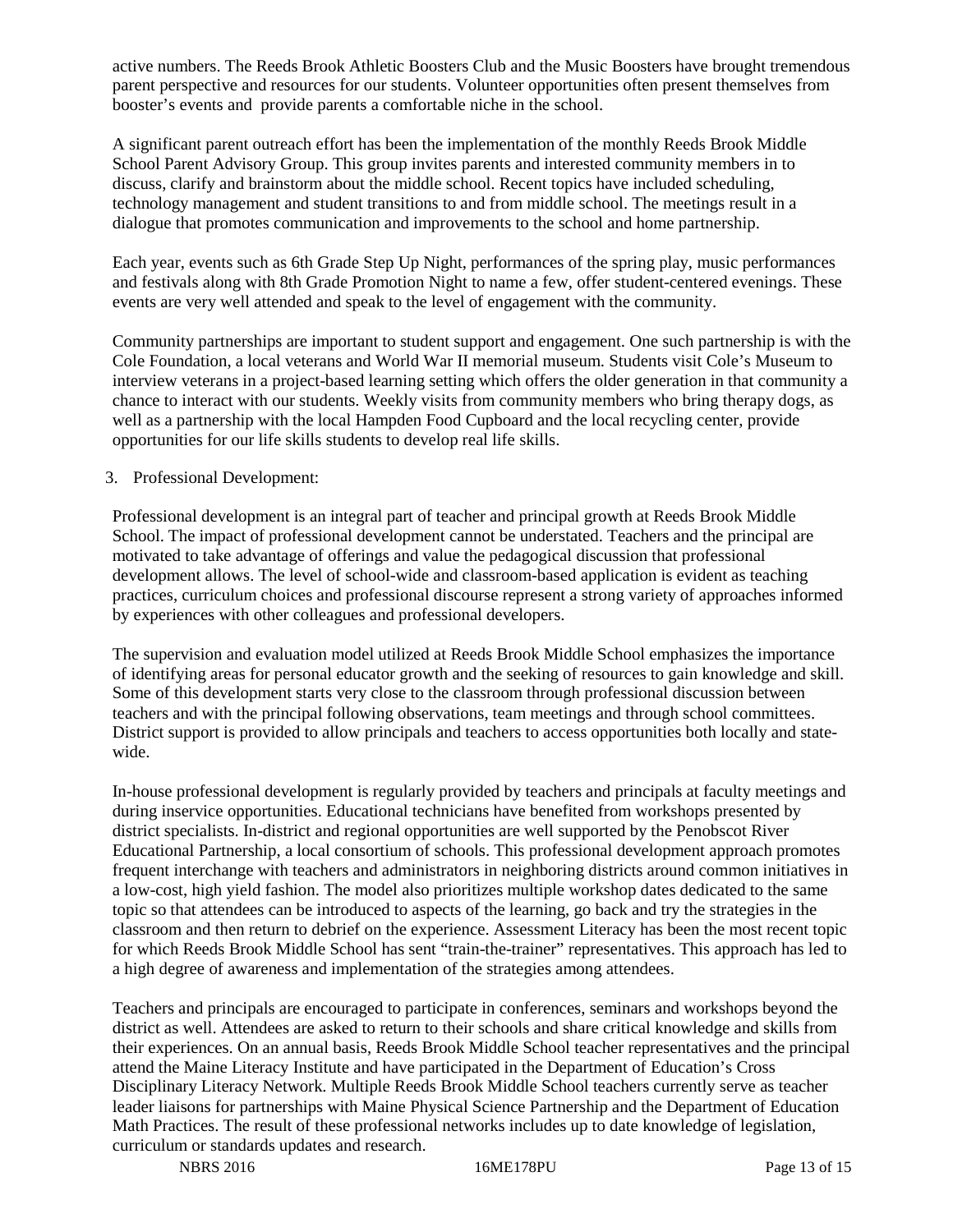#### 4. School Leadership:

Continuous improvement is the goal of effective leadership at Reeds Brook Middle School. In order to maximize support for student achievement, it is critical that leadership be strong and shared. At the helm of the school is the principal, who believes in cultivating school success through clarity of focus and establishment of strong practices and procedures coupled with open and frequent communication. The principal values diverse opinions, cultivates leadership capacity in others and develops a trusting climate; evidence of a servant leadership approach. Several avenues are developed at Reeds Brook Middle School to promote unified work and ever improving results including regular Faculty Council meetings, weekly Student Assistance Team (SAT) meetings, daily grade level teaming efforts, teacher led professional development opportunities and frequent initiative-based teacher leadership opportunities in response to building and district priorities.

The principal supports grade level teacher teaming and committee work to build and implement structures such as regular and flexible intervention groups that maintain a focus on student performance. A teacher led scheduling committee is convened to evaluate and implement the basis for such needs and school-wide input is considered. The result has been a successful mix of priority learning experiences and adequate learning time to result in strong student achievement across curriculum areas. The SAT has put strong accountability standards in place for student work completion, after school tutorial and co-curricular participation in an effort to reach underachieving students.

The collective ability of all staff and students to translate vision into reality is a strength of the Reeds Brook Middle School community. Faculty and students are encouraged to approach the principal and Dean of Students regarding practices and concerns so that needs are met. Open communication practices have resulted in greater clarity, direction and implementation of curriculum, standards and interventions which has led to increased learning and achievement. A leadership philosophy is present that considers social, emotional, and academic needs of adolescence. There is a deep empathy for the adolescent learner which results in both adult anticipation and strong preparedness for the needs of the middle school age group. The principal holds both staff and students to high expectations with a fine balance of being a helpful advocate while establishing clear expectations as the building leader. The school's leadership facilitates the ongoing evaluation and development of school staff and practices, setting clear standards to support each staff member to more effectively create a supportive learning community which challenges all to achieve individual success.